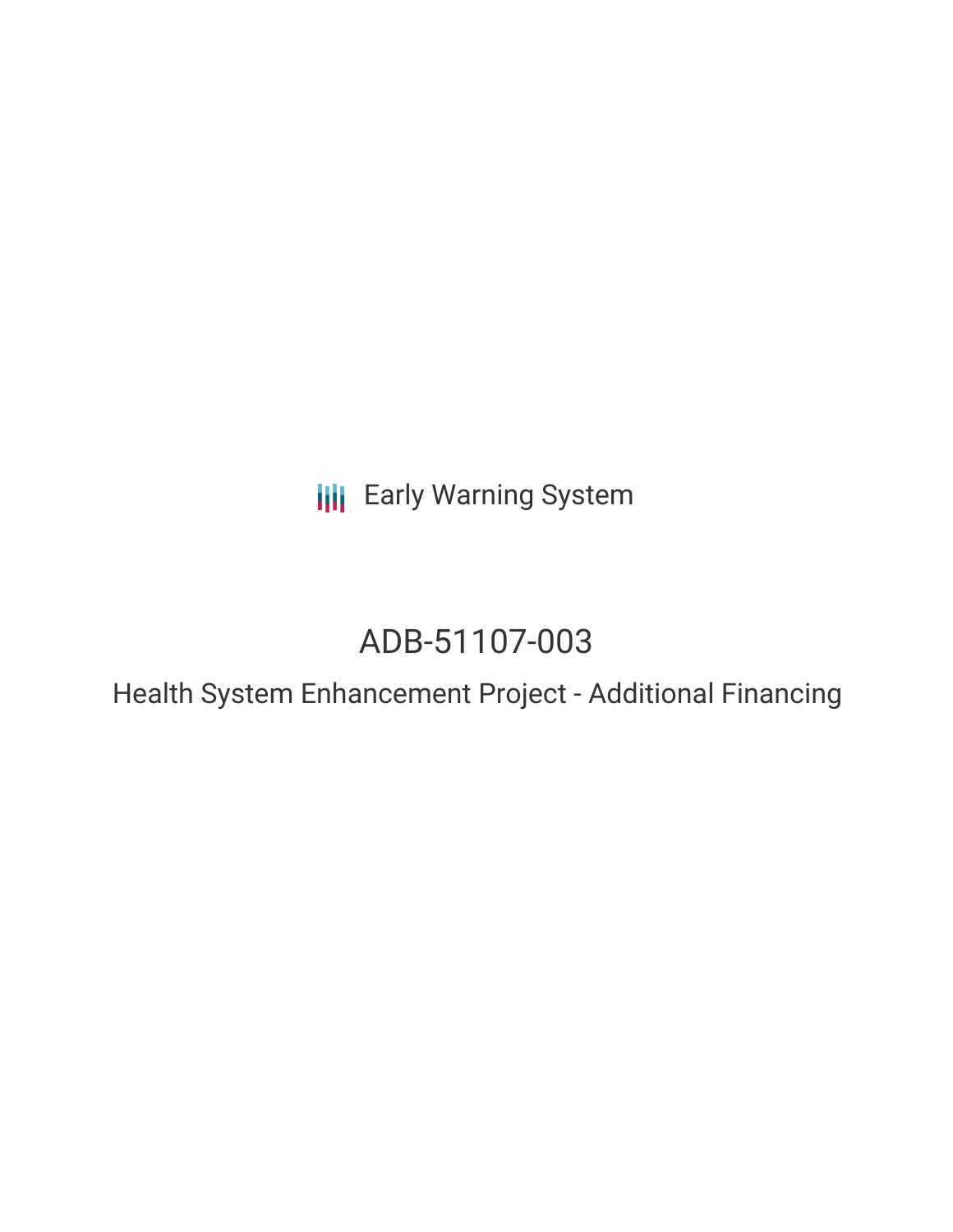## **Quick Facts**

| <b>Countries</b>               | Sri Lanka                                  |
|--------------------------------|--------------------------------------------|
| <b>Financial Institutions</b>  | Asian Development Bank (ADB)               |
| <b>Status</b>                  | Approved                                   |
| <b>Bank Risk Rating</b>        |                                            |
| <b>Voting Date</b>             | 2021-09-30                                 |
| <b>Borrower</b>                | Democratic Socialist Republic of Sri Lanka |
| <b>Sectors</b>                 | <b>Education and Health</b>                |
| <b>Investment Amount (USD)</b> | \$113.00 million                           |
|                                |                                            |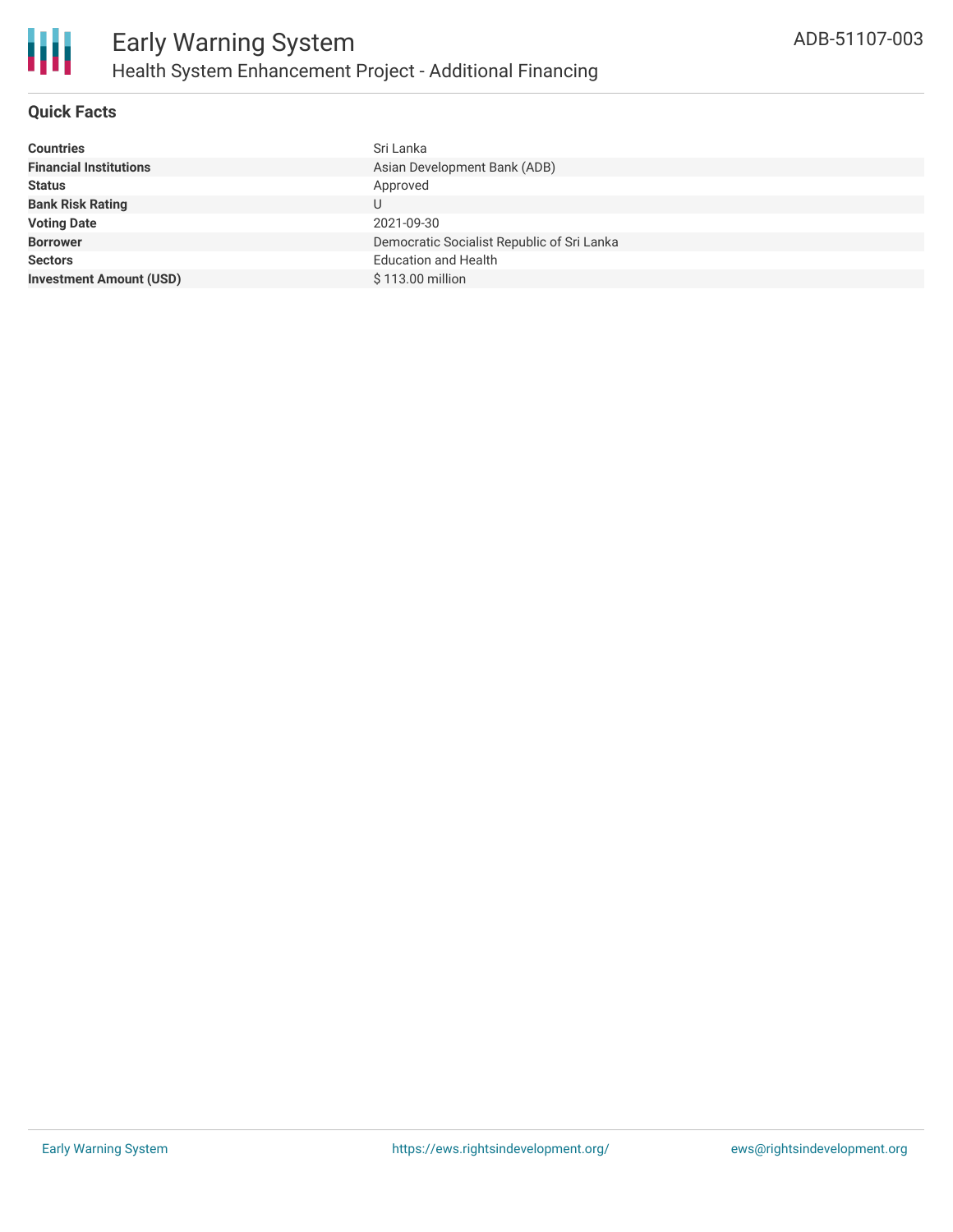## **Project Description**

The Health System Enhancement Project (the original project), for \$60 million (comprising \$37.5 million in concessionary loan and \$12.5 million grant, and \$10 million equivalent from the Government of Sri Lanka in counterpart funds), was approved in October 2018, effective since February 2019 and is due to close on 30 November 2023. The original project aims to improve efficiency, equity, and responsiveness of the primary health care (PHC) system based on the concept of providing universal access and continuum of care to provide high quality package of essential health services. The original project pursues an equity perspective by targeting underserved populations access to PHC.

Due to the coronavirus disease (COVID-19) pandemic affecting Sri Lanka in March 2020, \$15 million was reallocated from the original project (\$10 million from the concessionary loan and \$5 million from the grant) via memos dated 25 March and 10 April 2020 to meet the urgent financing requirements on curtailing the COVID-19 pandemic. The government made this reallocation request from the original project as COVID-19 related interventions are coming under the scope of the project which included interventions to improve communicable disease surveillance and strengthen IHR (output 2). The reallocated resources were requested for meeting the emergency activities related to scaling up of molecular biology laboratory capacity, increasing the accessibility to emergency medical equipment at hospitals, expanding high dependency and intensive care units, expanding oxygen accessibility, and increasing the availability of consumables like surgical masks, personal protection equipment and reagents and other consumables for polymerase chain reaction (PCR) testing and screening of COVID-19.

The exponential increase of COVID-19 cases in all provinces since April 2021 has created an emergency need to scale up services across the entire country to better respond to COVID-19 patients without compromising care of patients due to other illnesses. A comprehensive assessment has been undertaken by PMU, PIUs and the ADB consultation mission in November 2020 in addition to follow-on consultations with the government in May 2021, which confirmed the requirement of \$110 million additional financing to immediately address the emergency needs due to increasing COVID-19 burden while also ensuring the overall project (original project plus additional financing) successfully completes its targets on-time and on-budget. Furthermore, under HSEP many contracts for the second round of civil works are ready to be awarded by Q4 2021. More funds are required to make the payments for the first round of ongoing civil works as many of those are near completion. The additional financing should be ready by September 2021 to continue the ongoing project progress.

The additional financing provided by the proposed investment is the most appropriate and efficient modality to finance the scale up of the outputs of a well performing ongoing project, addressing the government's urgent financing requirements to support and manage the third wave of COVID- 19 pandemic, and the replenishment of reallocated funds approved in 2020 to complete the originally planned activities mainly related to PHC development.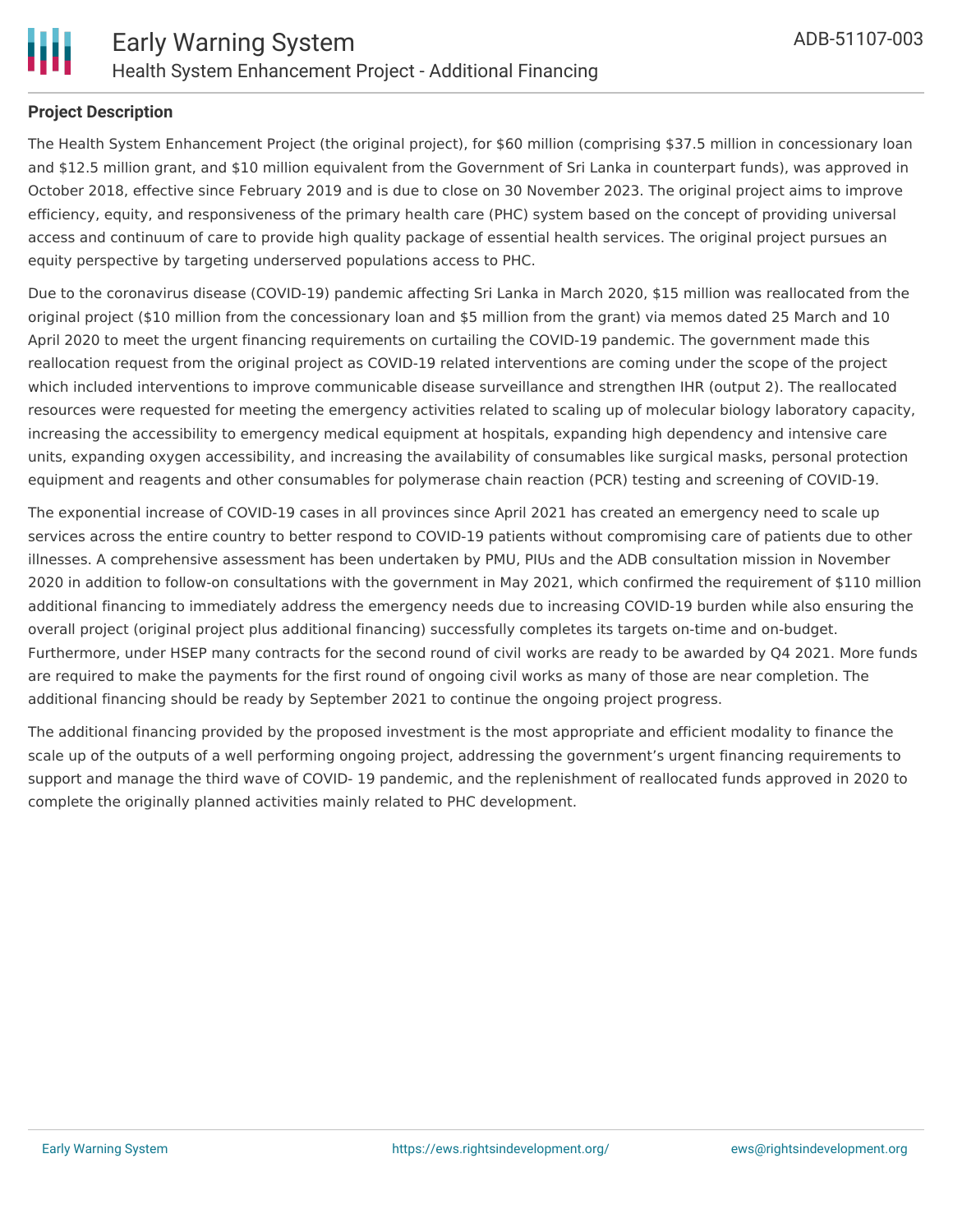

## **Investment Description**

Asian Development Bank (ADB)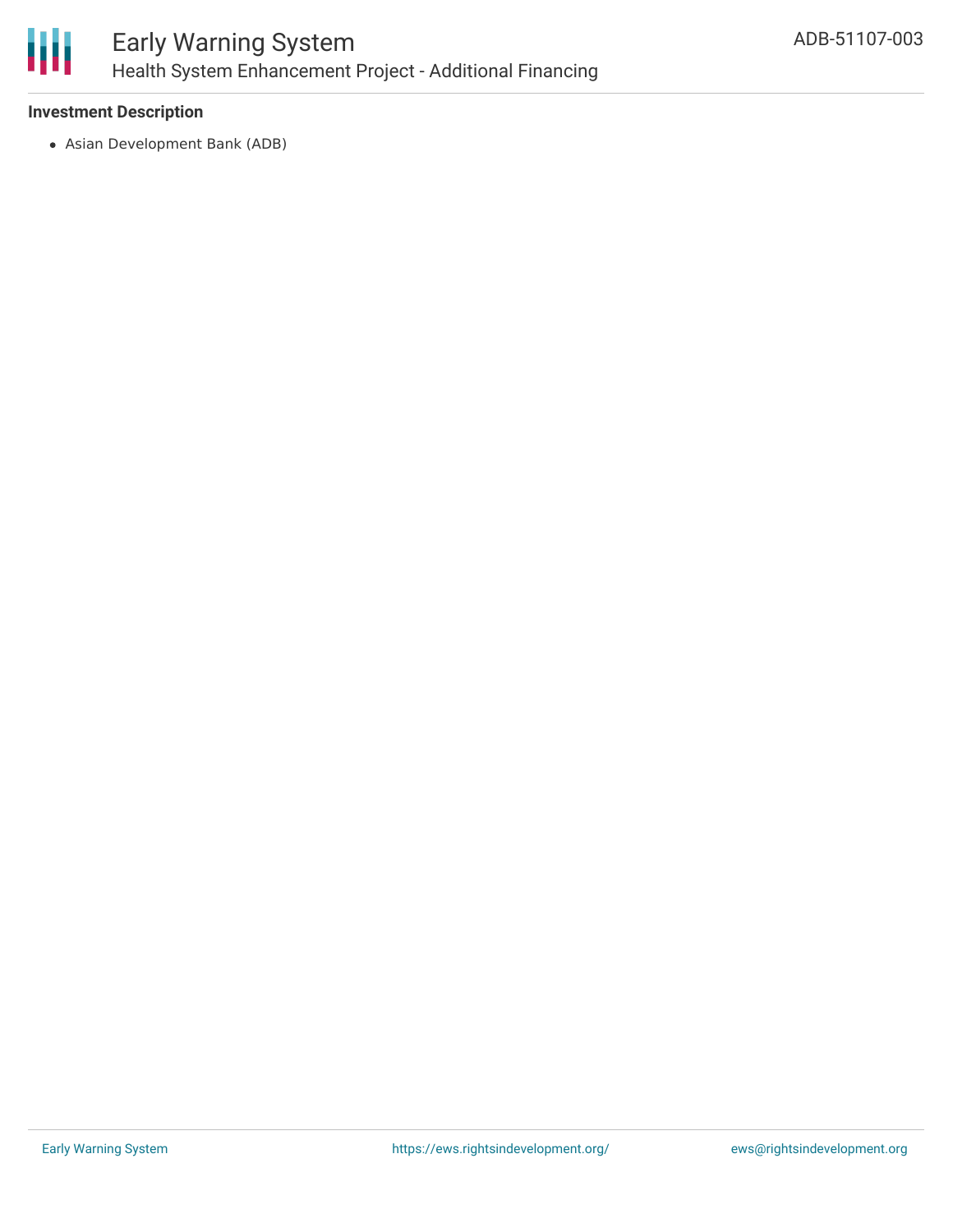

## **Contact Information**

| Responsible ADB Officer<br>Responsible ADB Department South Asia Department | Jayasundara, Herathbanda                                                                                                                                                          |
|-----------------------------------------------------------------------------|-----------------------------------------------------------------------------------------------------------------------------------------------------------------------------------|
| Responsible ADB Division                                                    | Sri Lanka Resident Mission<br>Ministry of Health<br>Dr. Nihal G. Wijesooriya<br>Inland Revenue Bldg.<br>Sir Chittamplam A. Gardiner Mawatha<br>P.O. Box 513, Colombo 2, Sri Lanka |
| <b>Executing Agencies</b>                                                   | Ministry of Health<br>Mr. W.M. Piyasena<br>PMU@HSEP.LK<br>Suwasiripaya, No.385, Rev.Baddegama<br>Wimalawansa Thero Mawatha                                                        |

#### ACCESS TO INFORMATION

You can submit an information request for project information at: https://www.adb.org/forms/request-information-form

ADB has a two-stage appeals process for requesters who believe that ADB has denied their request for information in violation of its Access to Information Policy. You can learn more about filing an appeal at: https://www.adb.org/site/disclosure/appeals

#### ACCOUNTABILITY MECHANISM OF ADB

The Accountability Mechanism is an independent complaint mechanism and fact-finding body for people who believe they are likely to be, or have been, adversely affected by an Asian Development Bank-financed project. If you submit a complaint to the Accountability Mechanism, they may investigate to assess whether the Asian Development Bank is following its own policies and procedures for preventing harm to people or the environment. You can learn more about the Accountability Mechanism and how to file a complaint at: http://www.adb.org/site/accountability-mechanism/main.